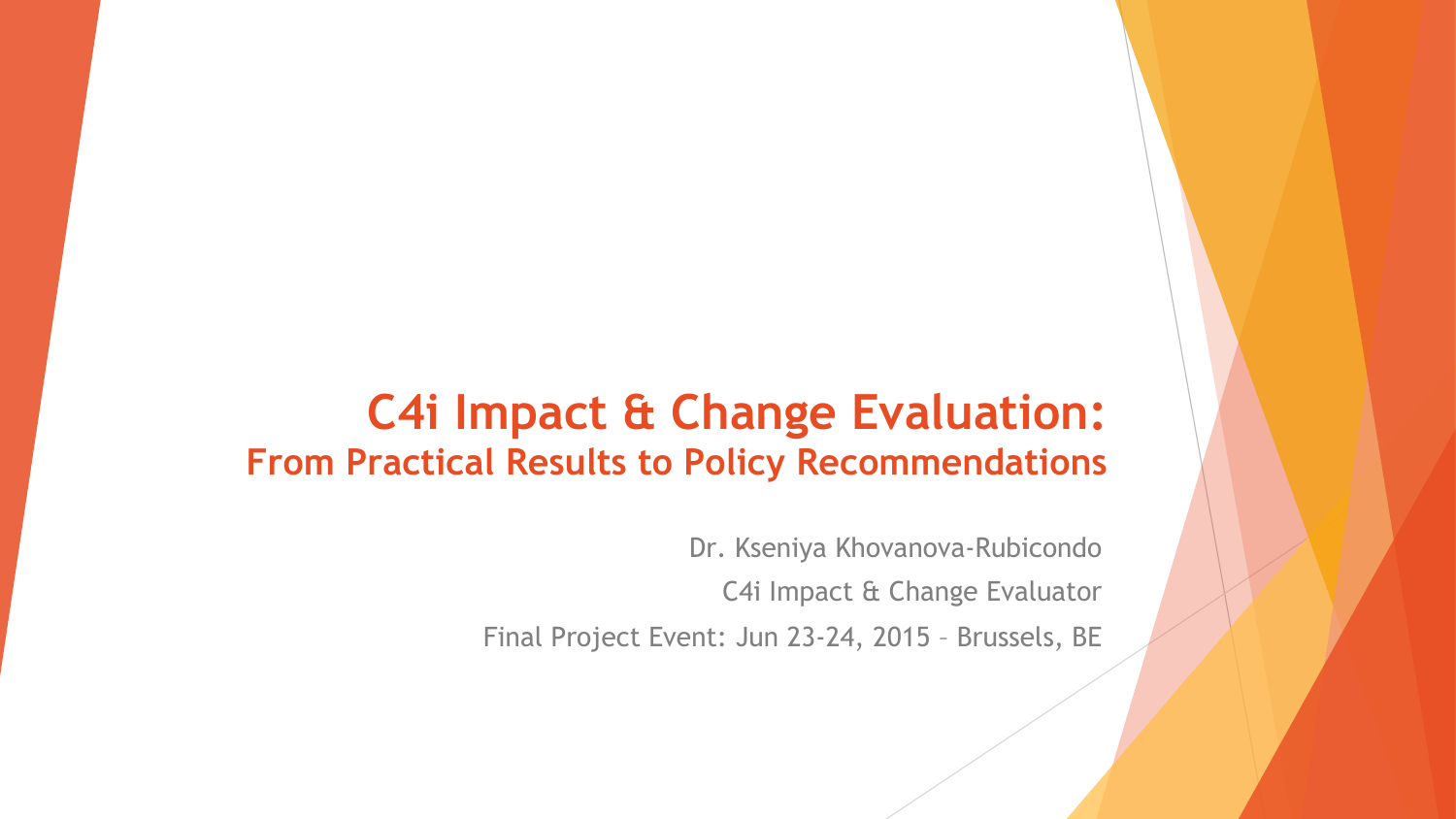# Primary Objectives

#### *Of the C4i…*

- *test the applicability of social communication & networking approach - anti-rumour campaign*
- *assess the impact of the approach & devise replicable methodology/tools*

#### *Of the Impact & Change Evaluation…*

- develop impact & change evaluation methodology and guidance for the cities
- assess initial differences in city environments and attitudes, map knowledge gaps
- design and test a set of key relevant indicators
- develop and articulate **the C4i Theory of Change**
- provide a replicable results-based monitoring & evaluation methodology
- offer relevant conclusions and recommendations

#### *Of the current Presentation…*

- *communicate the key findings of the evaluation including*
- *the project produced impact and replicable methodology/tools*
- *provide conclusions and outline next-steps*

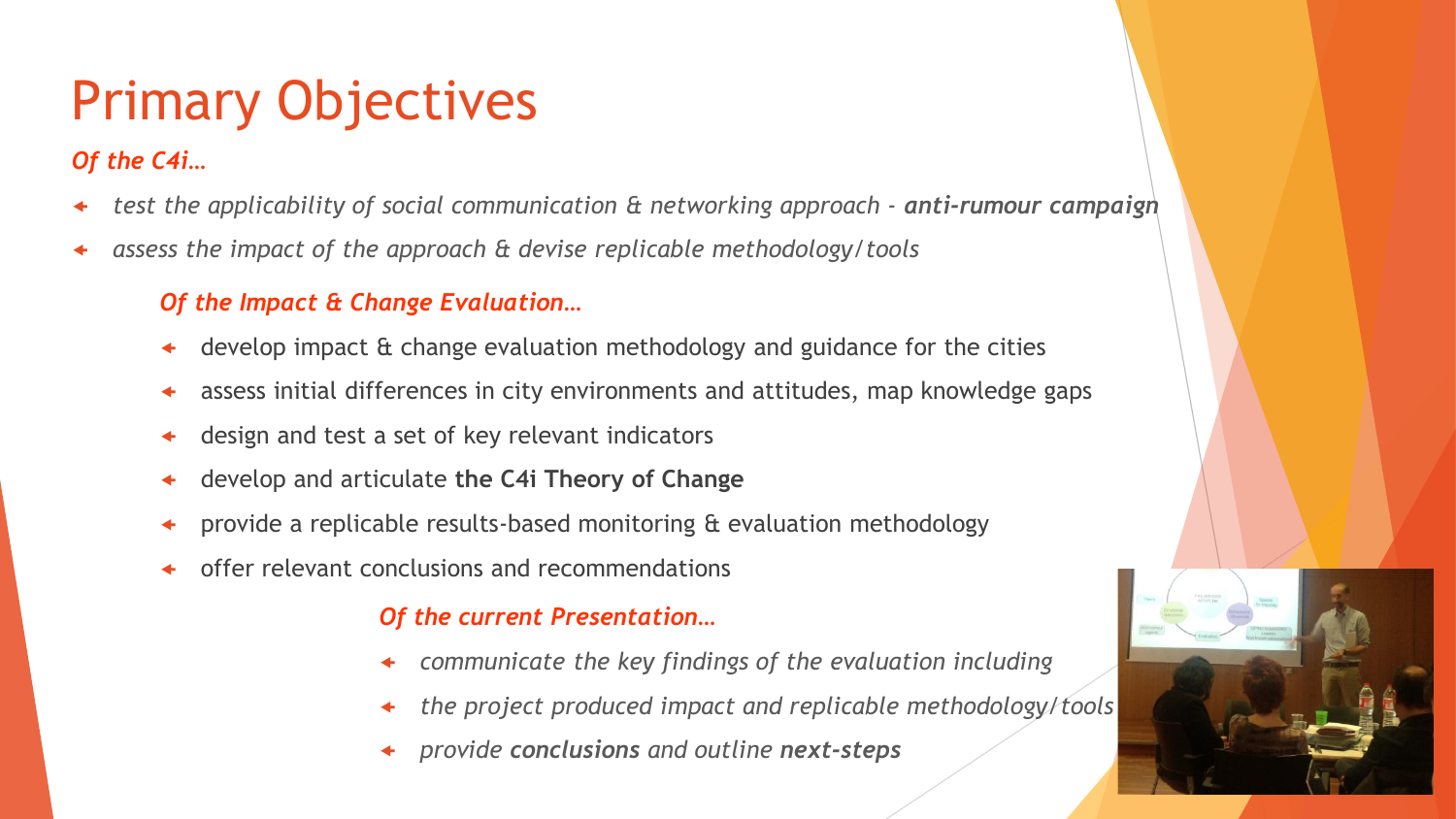# Key Findings

 positive change in community attitudes across the C4i cities regarding all commonly tested rumours proves the efficiency of anti-rumour approach



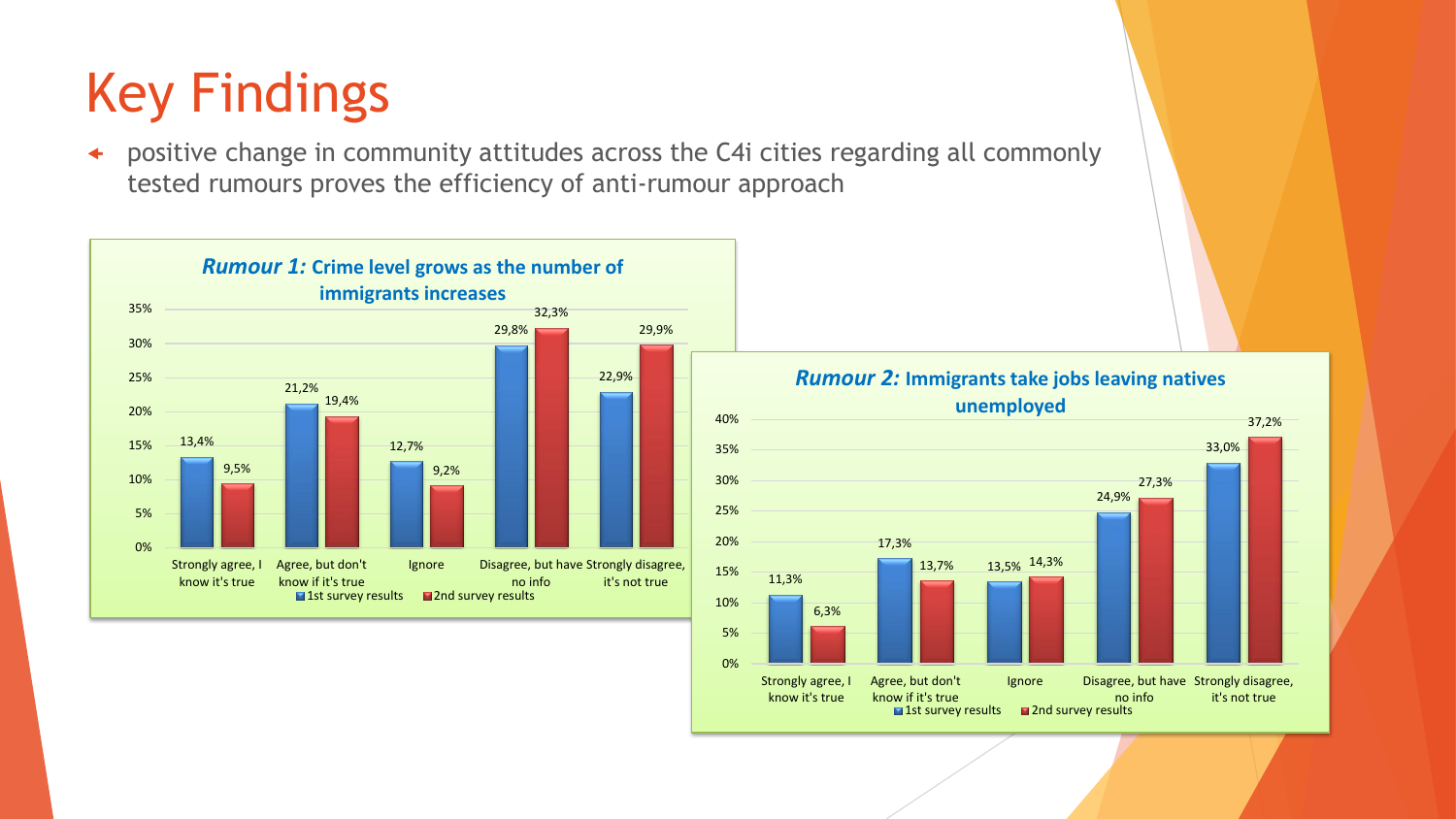# Produced Societal Impacts & Know-how

- *Full aptness of the C4i to serve as a model initiative that could be replicated in urban communities across Europe and beyond*
- *A set of practical tools and replicable methodology*
	- *the anti-rumour strategy development*
	- *tailored monitoring & evaluation methodology (incl.ready-to-use templates)*
	- *a set of C4i Core Indicators for Impact & Change Evaluation, and*
	- *the C4i Theory of Change (Map)*
- *New social networks, partnerships, working groups and other types of collaborative structures established with local NGOs, city departments -incl. police, housing, social services,- community organisations, SMEs, media and the corporate world*
- *Great capacity building, learning and collaborative opportunities created for city teams and target communities allowing them to better understand their "local ecology"*
- *Immigration and anti-rumour topics entered the public discourse of the municipal leaders*
- *Established pan-European cooperation between the project participating cities, improved image and visibility of the cities at all levels – local, national, European*

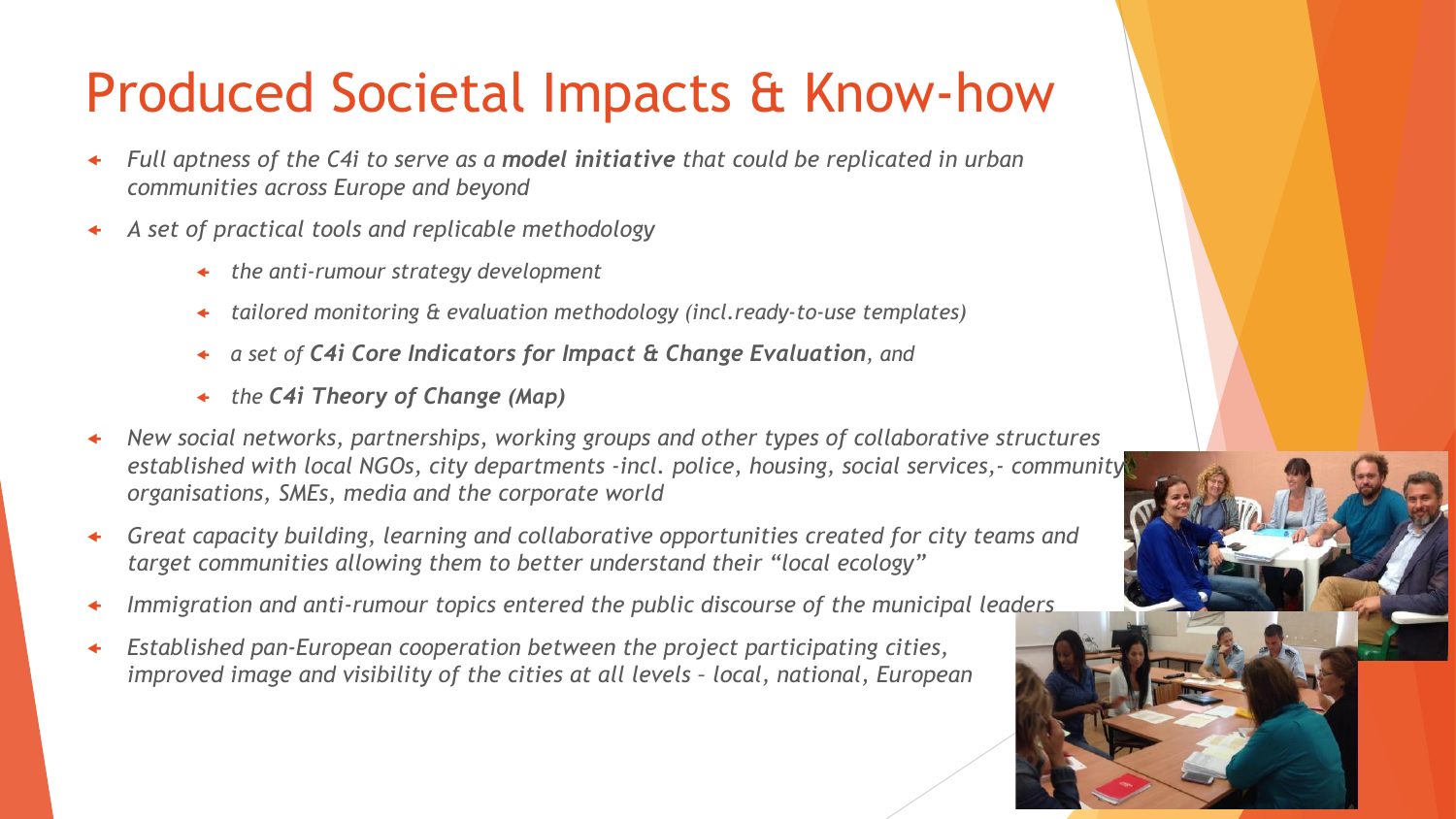#### Produced Impact & Know-how: *the C4i Theory of Change Map*



#### **A Short Guide to Using C4i Theory of Change** Logic

1 This tool explains the concepts behind the common C4i ToC development for complex social change processes.

2 The template has been designed so that it can be printed in A4 format and assembled as a visual diagram as illustrated on the left. It can then be reproduced on a poster-size sheet and displayed for the audience or manager.

3 This page is the central 'picture' or a visual 'change map' of the C4i ToC. It displays what success would look like as a dynamic system of C4i teams contributing to achieving and sustaining the C4i common vision of success. It allows you to see the relationships between the C4i teams through the duration of the project.

4 Following this, a separate page for each C4i team is presented, where specific preconditions of success, those changes that had to happen for that specific C4i team, and the relations that had to be created in order to contribute effectively to achieving their vision of success are described.

5 The C4i ToC is a dynamic and participatory process. It can be revised at any time along the C4i implementation. It is recommended to save and date all the revised versions of this document in order to track your progress.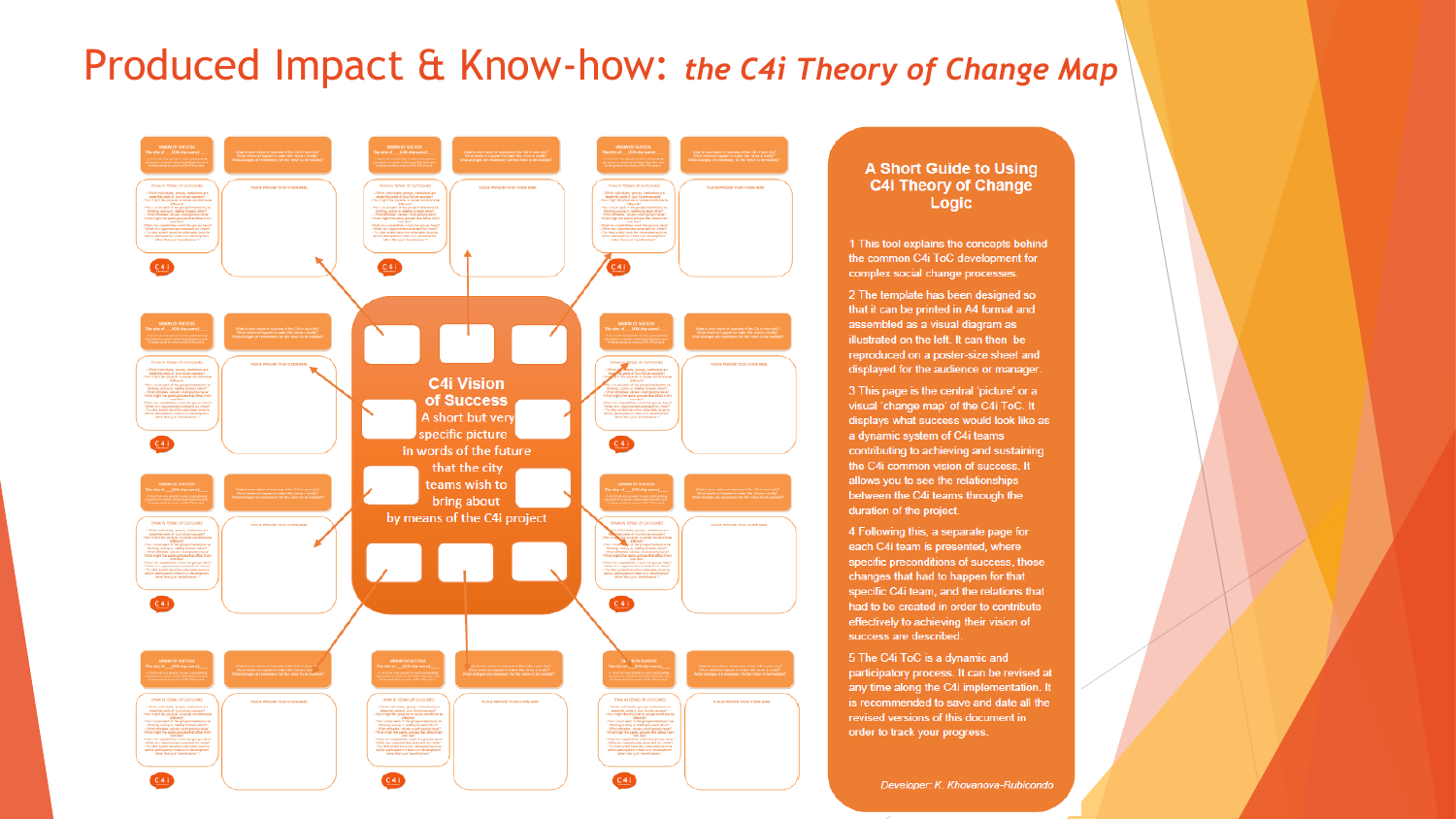# Produced Policy Impacts

- The C4i monitoring and evaluation methodology has produced tangible and effective results outlining a reliable framework for
	- European integration policy development and implementation
	- its structural and (wherever necessary) monitoring process improvement
	- communication principles advancement
- The C4I has also addressed the wider European policy context related to the formation of sustainable 'node' in European social networks around such policy areas as migration, intercultural integration, and diversity management
- The C4i experience indicates the growing need for similar initiatives in European urban settings and for further advancement of intercultural integration policy in Europe
- The project produced impacts fully justify the effectiveness of the anti-rumour approach implementation and validate the advantage of its replication in the future

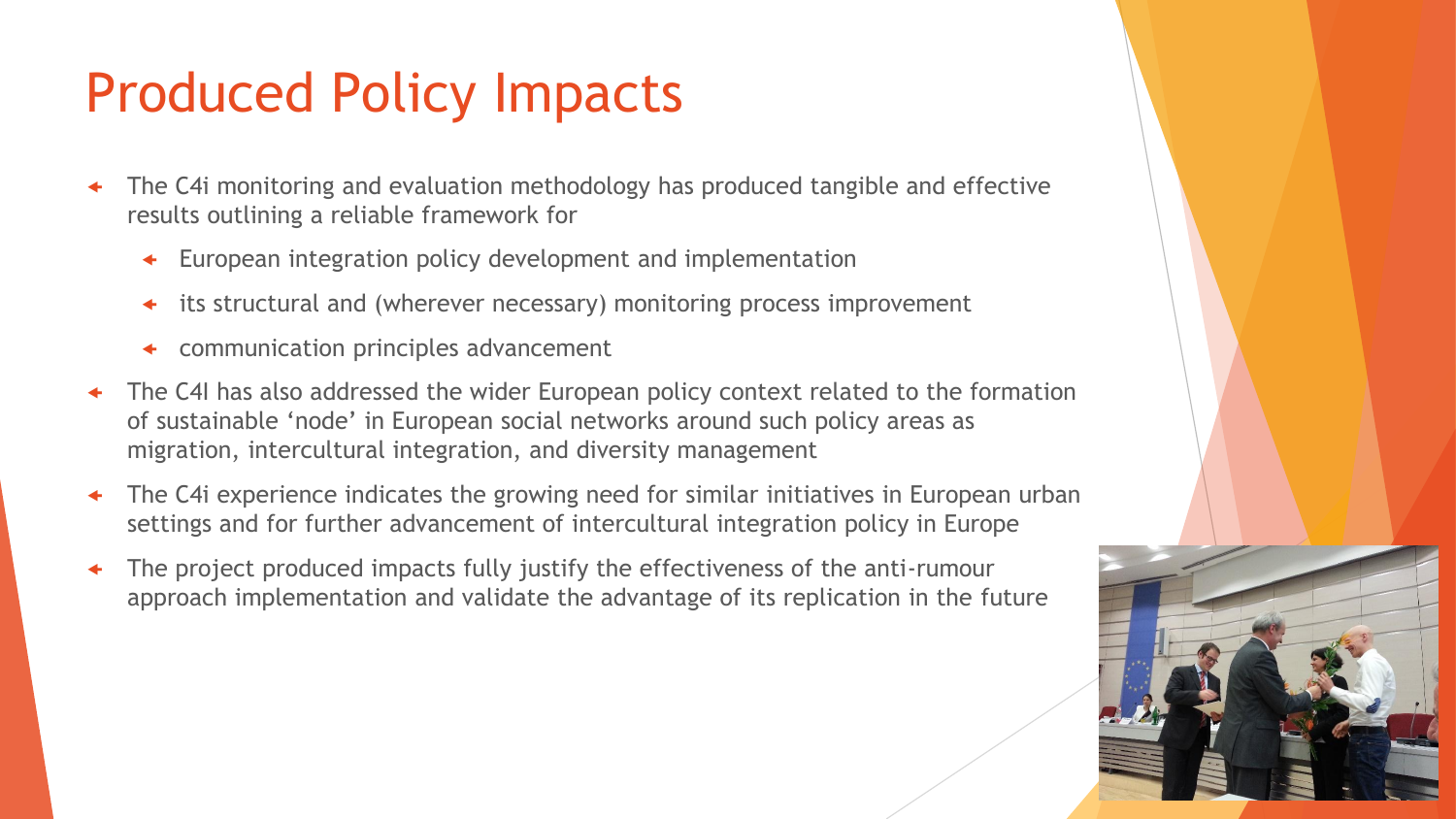# Conclusions & Recommendations

- Recommendations: policy & administration
	- Pursue the anti-rumour approach including application of the C4i produced methodologies and tools – in other European cities that are currently facing the challenges of integration
	- Assure the availability of the C4i results, best practices and lessons learned to a larger audience of policy officials, city administrators and general public raising awareness about the 'alternative ways' for approaching the migration issues
	- Establish and support the emerging pan-European network of the C4i anti-rumour agents
	- Pursue the implementation of the C4i anti-rumour approach beyond the public sector
- Recommendation: project implementation & management
	- The anti-rumour activities are to be designed with wide involvement of the local stakeholders/community actors & account for the variety of their interests and needs
	- Participatory monitoring & evaluation of anti-rumour initiatives is suggested as a prerequisite of their successful performance and sustainability of results
	- $\triangleleft$  Anti-rumour initiatives should continue to identify the mechanisms to increase their outreach to the 'non-sensitized' audiences and those who remain neutral to the issues migration